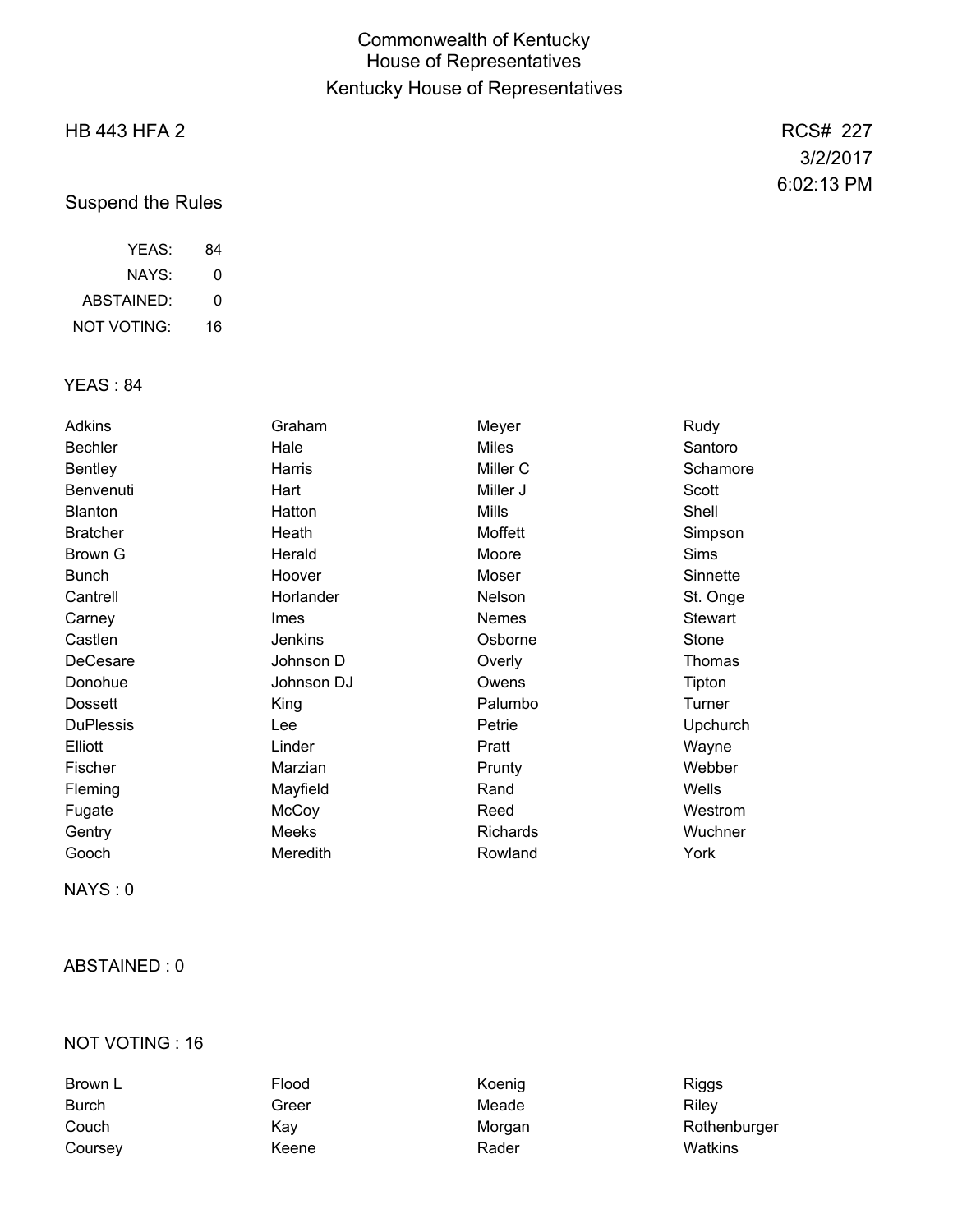### Commonwealth of Kentucky House of Representatives Kentucky House of Representatives HB 443 Pass AN ACT relating to reorganization and making an appropriation therefor. RCS# 228 3/2/2017 6:04:14 PM

| YFAS:              | 89 |
|--------------------|----|
| NAYS:              | З  |
| ABSTAINED:         | ŋ  |
| <b>NOT VOTING:</b> | 8  |

#### YEAS : 89

| Adkins               | Gentry         | Meredith            | Rudy           |
|----------------------|----------------|---------------------|----------------|
| <b>Bechler</b>       | Gooch          | Meyer               | Santoro        |
| <b>Bentley</b>       | Graham         | <b>Miles</b>        | Schamore       |
| Benvenuti            | Hale           | Miller <sub>C</sub> | <b>Scott</b>   |
| Blanton              | Harris         | Miller J            | Shell          |
| <b>Bratcher</b>      | Hart           | <b>Mills</b>        | Simpson        |
| <b>Brown G</b>       | Heath          | Moffett             | <b>Sims</b>    |
| Brown L              | Herald         | Moore               | Sinnette       |
| <b>Bunch</b>         | Hoover         | Morgan              | St. Onge       |
| <b>Burch</b>         | Horlander      | Moser               | <b>Stewart</b> |
| Cantrell             | Imes           | Nelson              | Stone          |
| Carney               | <b>Jenkins</b> | Nemes               | Thomas         |
| Castlen              | Johnson D      | Osborne             | Tipton         |
| Couch                | Johnson DJ     | Owens               | Turner         |
| Coursey              | King           | Palumbo             | Upchurch       |
| DeCesare             | Lee            | Petrie              | Watkins        |
| Donohue              | Linder         | Pratt               | Wayne          |
| <b>Dossett</b>       | Marzian        | Prunty              | Webber         |
| <b>DuPlessis</b>     | Mayfield       | Reed                | Wells          |
| Elliott              | McCoy          | <b>Richards</b>     | Westrom        |
| Fischer              | Meade          | Rothenburger        | Wuchner        |
| Fleming              | <b>Meeks</b>   | Rowland             | York           |
| Fugate               |                |                     |                |
| NAYS: 3              |                |                     |                |
| Rand                 | Overly         | Kay                 |                |
| ABSTAINED: 0         |                |                     |                |
| <b>NOT VOTING: 8</b> |                |                     |                |
|                      |                |                     |                |

Flood **Hatton Koenig Riggs** Riggs Greer and Keene Rader Rader Riley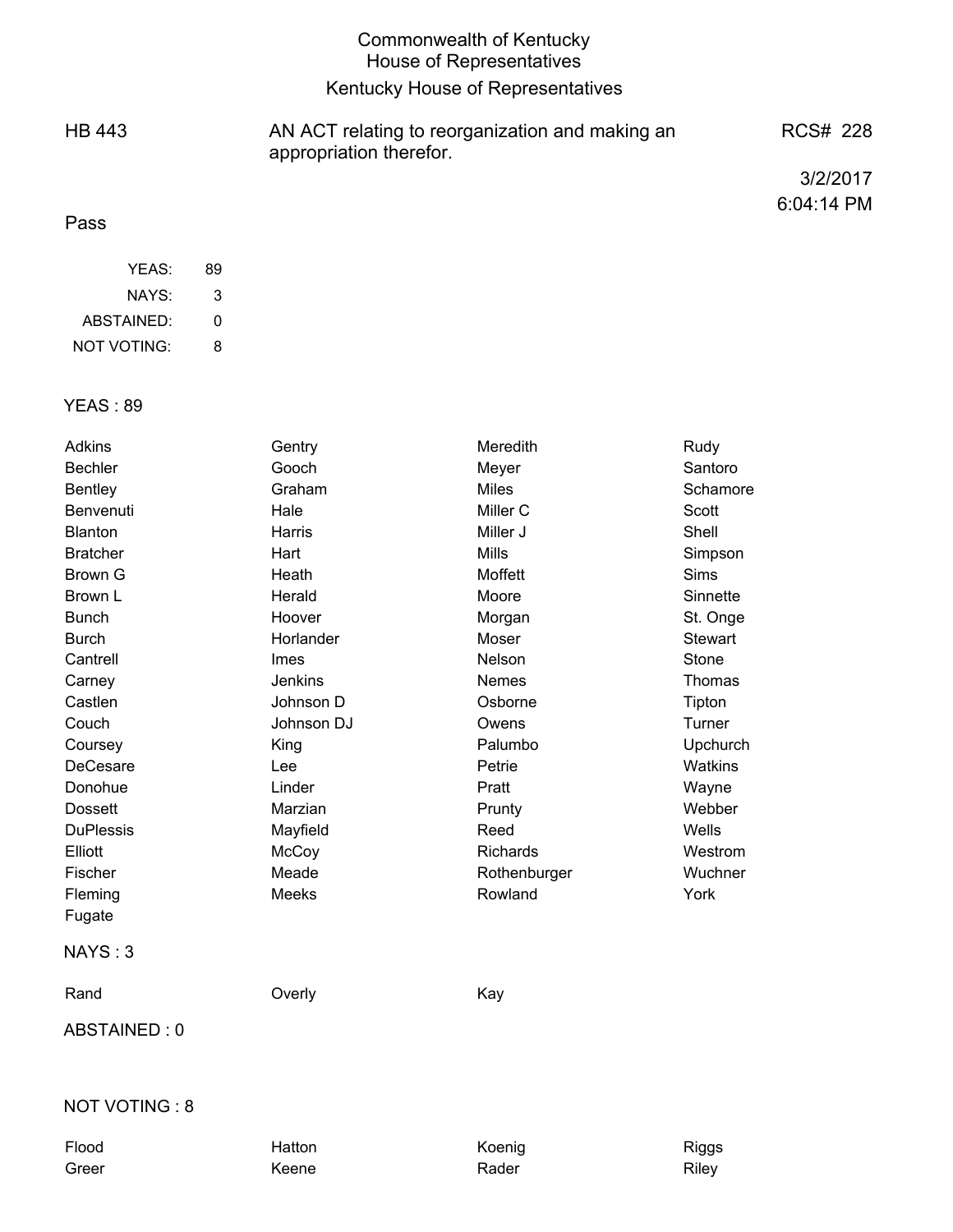|                                                                                                                             |                        |                                   | <b>Commonwealth of KY Senate</b> |     |                     |             |         |
|-----------------------------------------------------------------------------------------------------------------------------|------------------------|-----------------------------------|----------------------------------|-----|---------------------|-------------|---------|
|                                                                                                                             |                        |                                   | 2017 Regular Session             |     |                     | <b>YEA</b>  | 28      |
|                                                                                                                             |                        |                                   | Wednesday, March 29, 2017        |     |                     |             |         |
|                                                                                                                             | <b>Bill: HB 443</b>    |                                   |                                  |     |                     | NAY.        | 10      |
|                                                                                                                             |                        | Motion to:   PASS HB 443 W, SCS 1 |                                  |     |                     | <b>PASS</b> |         |
| $\mathbf 0$<br>Title:   AN ACT relating to reorganization, making an appropriation<br>therefor, and declaring an emergency. |                        |                                   |                                  |     |                     |             |         |
|                                                                                                                             |                        | Y N P                             |                                  | YNP |                     |             | N P     |
| *Alvarado                                                                                                                   |                        |                                   | *Hornback                        |     | *Schroder           |             |         |
| *Bowen                                                                                                                      |                        |                                   | <b>*Humphries</b>                |     | <i><b>*Seum</b></i> |             |         |
| *Buford                                                                                                                     |                        |                                   | Jones                            |     | *Smith              |             |         |
| *Carpenter                                                                                                                  |                        |                                   | *Kerr                            |     | *Stivers            |             |         |
|                                                                                                                             | <b>*Carroll, Danny</b> |                                   | <b>*McDaniel</b>                 |     | *Thayer             |             |         |
| <b>Carroll, Julian</b>                                                                                                      |                        |                                   | <b>McGarvey</b>                  |     | Thomas              |             |         |
| <b>Clark</b>                                                                                                                |                        |                                   | <b>*Meredith</b>                 |     | Turner              |             |         |
| *Embry                                                                                                                      |                        |                                   | <b>Neal</b>                      |     | Webb                |             |         |
| *Girdler                                                                                                                    |                        |                                   | <b>Parrett</b>                   |     | *West               |             |         |
| <i><b>*Givens</b></i>                                                                                                       |                        |                                   | *Raque Adams                     |     | *Westerfield        |             |         |
| <b>Harper Angel</b>                                                                                                         |                        |                                   | <b>Ridley</b>                    |     | *Wilson             |             |         |
| *Harris                                                                                                                     |                        |                                   | <b>*Robinson</b>                 |     | *Wise               |             |         |
| *Higdon                                                                                                                     |                        |                                   | <i><b>*Schickel</b></i>          |     |                     |             | 9:31 PM |